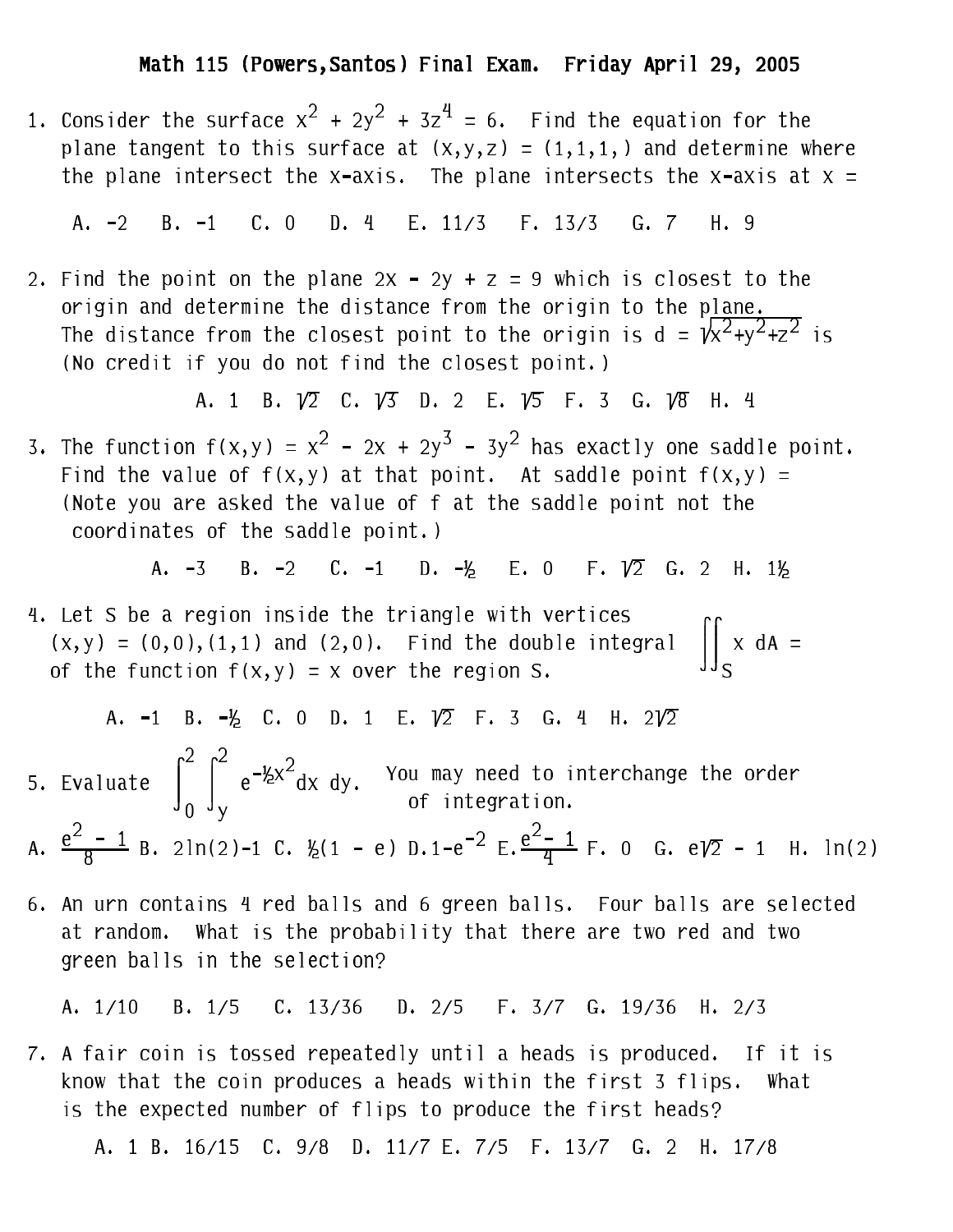8. A jar contains 10 balls, 8 are red and 2 are green. The balls are drawn out of the jar one a time without replacement. What is the probability that the second green ball will be drawn on the seventh draw?

A. 3/5 B. 1/2 C. 2/5 D. 3/7 E. 2/17 E. 1/6 F. 1/8 G. 2/11 H. 2/15

- 9. Let X, Y be continuous random variables with joint density function  $f(x,y) = xy$  for  $0 \le x \le 2$ ,  $0 \le y \le 1$  and  $f(x,y) = 0$  otherwise. Find the probability that  $X > Y$ .
- A. 1/3 B. 7/15 C. 1/2 D. 7/8 E. 2/3 F. 5/6 G. 11/15 H. 4/5
- Suppose X is a continuous random variable distributed on the interval  $10.$  $[0,1]$  with probablility density function  $f(x) = kx$  where k is a constant you should determine. Compute the variance of X?

A. 
$$
\frac{1}{48}
$$
 B.  $\frac{1}{24}$  C.  $\frac{1}{18}$  D.  $\frac{1}{12}$  E.  $\frac{1}{9}$  F.  $\frac{2}{7}$  G.  $\frac{1}{5}$  H.  $\frac{1}{4}$ 

- page 11. Find the best least squares fit to the four points  $(x, y)$  =  $(0,4)$ ,  $(1,1)$   $(1,3)$  and  $(2,0)$ .
- A.  $y = -x + 6$  B.  $y = x + 2$  C.  $y = 2x + 3$  D.  $y = 2x + 1$  E.  $y = -2x + 2$

F. 
$$
y = -2x
$$
 G.  $y = -2x + 4$  H.  $y = -3x + 4$ 

12. Suppose X is an exponentially distributed random variable with mean two seconds (probability density function  $f(x) = (1/2)exp(-x/2)$  for  $x \ge 0$ ) and Y is a exponentially distributed random variable with mean five seconds (probability density function  $g(y) = (1/5)exp(-y/5)$  for  $x \ge 0$ ). Given that the random variables X and Y are independent compute the probability that X occurs after Y (i.e. Prob(X > Y)). (To get credit you must set up integral

13. For each system of equations determine the number of solutions.

| $x + y + z = 1$       | $x - y + z = 0$ | $x + y + z = 1$ | $y + z = 1$   | $y + z = 1$ | $y + z = 1$ | $y + z = 0$ |
|-----------------------|-----------------|-----------------|---------------|-------------|-------------|-------------|
| 1. $2x + 2y + 2z = 0$ | $2y + 2z = 2$   | $2y + 2z = 1$   | $2y + 2z = 0$ |             |             |             |
| 1. $2y + 2z = 1$      | $2y + 2z = 1$   | $2z = 0$        |               |             |             |             |
| 1. $2y + 2z = 1$      | $2z = 0$        |                 |               |             |             |             |
| 1. $2z = 1$           | $2z = 0$        |                 |               |             |             |             |
| 1. $2z = 1$           | $2z = 0$        |                 |               |             |             |             |
| 1. $2z = 0$           | $2z = 1$        |                 |               |             |             |             |
| 1. $2z = 0$           | $2z = 1$        | $2z = 0$        |               |             |             |             |
| 1. $2z = 1$           | $2z = 0$        |                 |               |             |             |             |
| 1. $2z = 1$           | $2z = 0$        |                 |               |             |             |             |
| 1. $2z = 1$           | $2z = 0$        |                 |               |             |             |             |
| 1. $2z = 1$           | $2z = 0$        |                 |               |             |             |             |
|                       |                 |                 |               |             |             |             |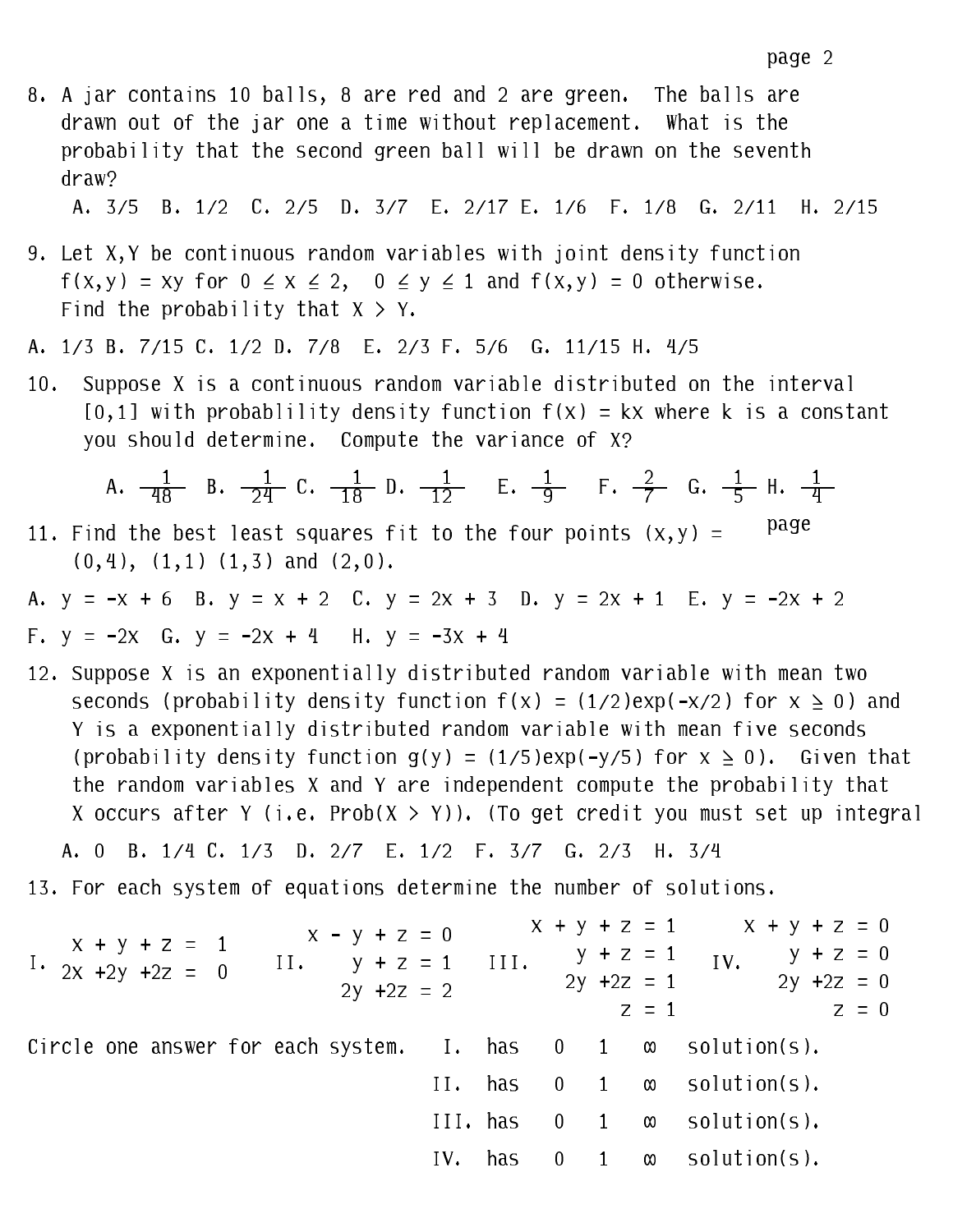- 14. Consider the equations  $2x y = 1$  and  $Ax By = 1$  where A and B are the numbers obtained by rolling two dice numbered  $1, 2, 3, 4, 5, 6$ . What is the probability that these eqautions have no solutions.
- A. 0 B. 1/36 C. 1/18 D. 1/12 E. 1/9 F. 1/4 G. 1/2 H. 2/3 15. Peter, Paul and their younger sister Mary are playing catch. The boys prefer to throw to each other so they throw to each other 2/3 of the time and to their younger sister 1/3 of the time while, Mary is equally likely to throw to Peter or Paul. On the average in the long run what is the probability Mary will have the ball?

A. 1/9 B. 2/9 C. 1/4 D. 2/5 E. 5/18 F. 11/36 G. 1/3 H. 7/18

16. The number of click of a Geiger counter is a Poisson process. On the average there are three clicks per minute. Given that during a twenty second interval there are at most three clicks what is the probability that there where were no clicks during that twenty second interval?

A.  $e^{-1}$  B.  $e^{-3}$  C. 1 -  $e^{-1}$  D. 3/8 E. 1/2 F. 1 - 3 $e^{-3}$  G. 2/3 H. 1

- 17. An unfair coin has a probability of 2/3 for coming up heads and 1/3 of coming up tails. The coin is tossed 450 times. What is the probability that there between 295 and 305 heads? Use the table of the standard normal distribution below and circle the closest answer. A. 1% B. 5% C. 10% D. 25% E. 40% F. 50% G. 65% H. 85%
- 18. A simple model for a computer company divides the company into two sectors hardware and software. To produce a \$1 worth of software requires \$0.40 of software and \$0.20 of hardware. And to produce a \$1 worth of hardware requires \$0.30 of software and \$0.20 of hardware To meet a demand of \$9 of software and \$4 of hardware how should the production levels be set in dollars. (Software, Hardware) =

A. (20,10) B. (20,20) C. (30,70) D. (50,50) E. (25,45) F. (10,5) G. (12,8) H. (12,8)

19. A gardener intends to grow corn and soy beans in a 5 acre field. See relevant data below.  $\mathbf{r}$  $\mathbf{I}$ 

|                                    | corn    | soy beans              | Total acres $= 5$ |
|------------------------------------|---------|------------------------|-------------------|
| planting cost per acre   $$200$    |         | \$100                  |                   |
| water needs per acre $\vert$ 3,000 |         | 2,000 gallons per week |                   |
| profit                             | 1 \$400 | \$300                  |                   |

If there is \$700 avaiable for planting cost and 11,000 gallons per week for watering, what will be the maximam profit?

A. \$1300 B. \$1400 C. \$1500 D. \$1600 E. \$1700 F. \$1800 G. \$1900 H. \$20000 Answers. HFCD DFDH DCGD (13. 0,  $\infty$ , 0, 1) CCDE AD